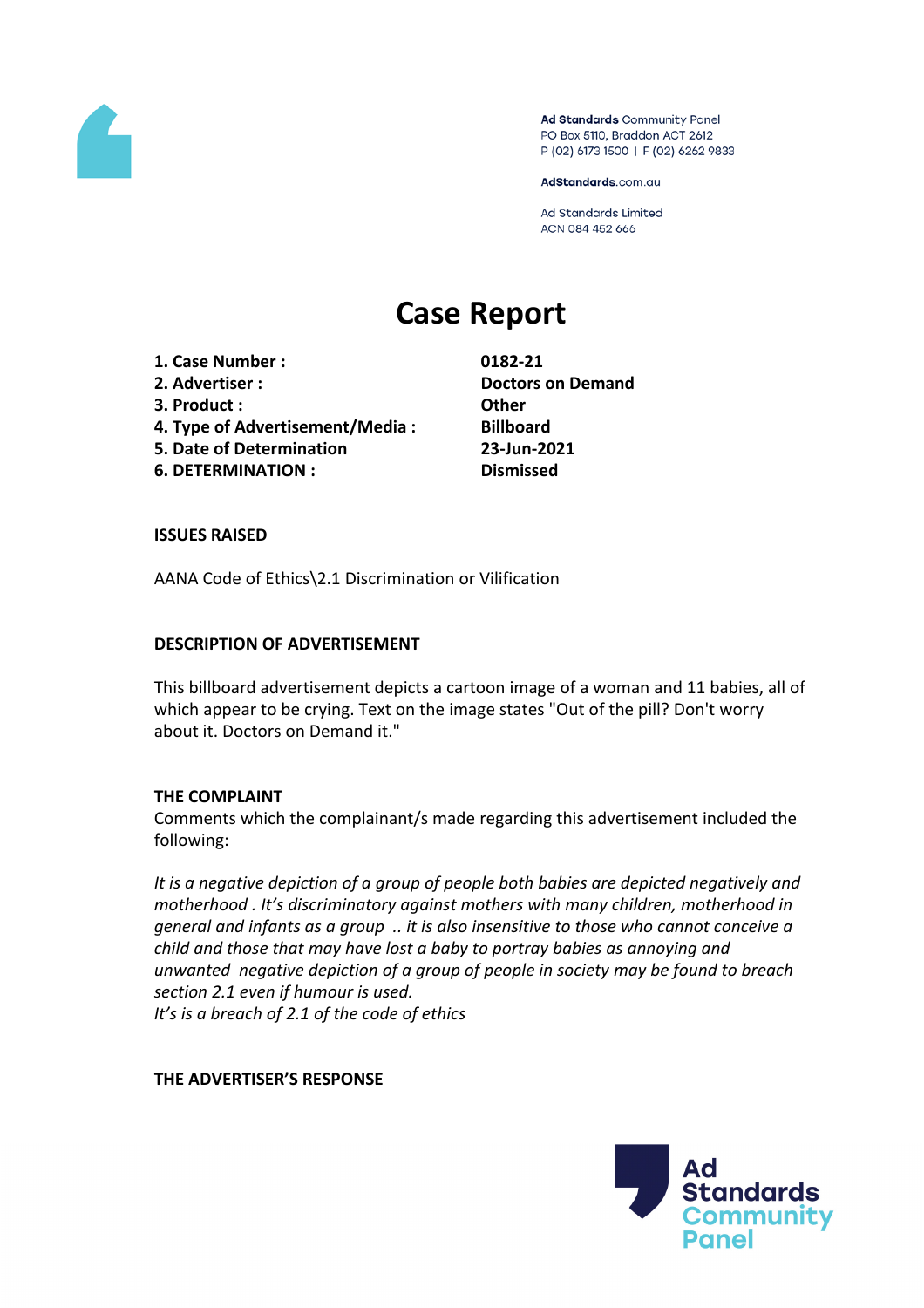

Comments which the advertiser made in response to the complainant/s regarding this advertisement include the following:

*Thank-you for the opportunity to respond to your query in relation to a new advertising campaign launched in April 2021 developed by our appointed agency. Doctors on Demand Pty Ltd has been operating a telehealth service since 2015 and its shareholders include two licenced pharmacists and Sigma Healthcare Pty Ltd (ASX:SIG). We pride ourselves on clinical governance and have cared for over 120,000 patients since our inception. We take this complaint seriously and provide the following response.*

*We understand the complaint relates to the AANA Code of Ethics Section 2.1: "Advertising shall not portray people or depict material in a way which discriminates against or vilifies a person or section of the community on account of race, ethnicity, nationality, gender, age, sexual orientation, religion, disability, mental illness or political belief."*

*The 'out of the pill' creative campaign is not intended to specifically refer to race, ethnicity, nationality, gender, sexual orientation, religion, disability, mental illness or political belief. The oral contraceptive pill is only relevant to women hence the depiction of a young female. This advertising is not a commentary on anyone or any choices they might make regarding motherhood and family. It dramatises what a young woman, who has run out of her contraceptive pills, might imagine are possible (though exaggerated) outcomes which could unfold if she wasn't able to get her script renewed. It is dramatising the way someone's small concern becomes exaggerated by their "imagination running away" with the worry amplifying the concern to a ridiculous degree. In so doing it is not making a statement about gender, sex, sexual orientation or family planning. In this instance she is worrying about being out of contraceptive pills (taken to prevent pregnancy) and her imagination runs away with this concern so that in her subconscious mind she imagines a clearly hyperbolic situation where she has a large number of babies at the same time. The woman in this creative execution has clearly already been taking the contraceptive pill (as evident from the language "out of the pill"), and is only looking to continue to do so.*

*The advertising:*

- *• does not encourage anyone to start taking the contraceptive pill,*
- *• does not advocate any specific benefit to taking the contraceptive pill,*
- *• does not specify any specific brand of contraceptive pill,*
- *• does not shame or mock anyone taking the contractive pill,*
- *• does not shame or mock anyone who is sexually active,*
- *• does not shame or mock anyone with children,*
- *• does not mock babies, and*

*• does not refer to, nor does it discriminate against or vilify anyone on the basis of race, ethnicity, nationality, gender, sexual orientation, religion, disability, mental illness or political belief.*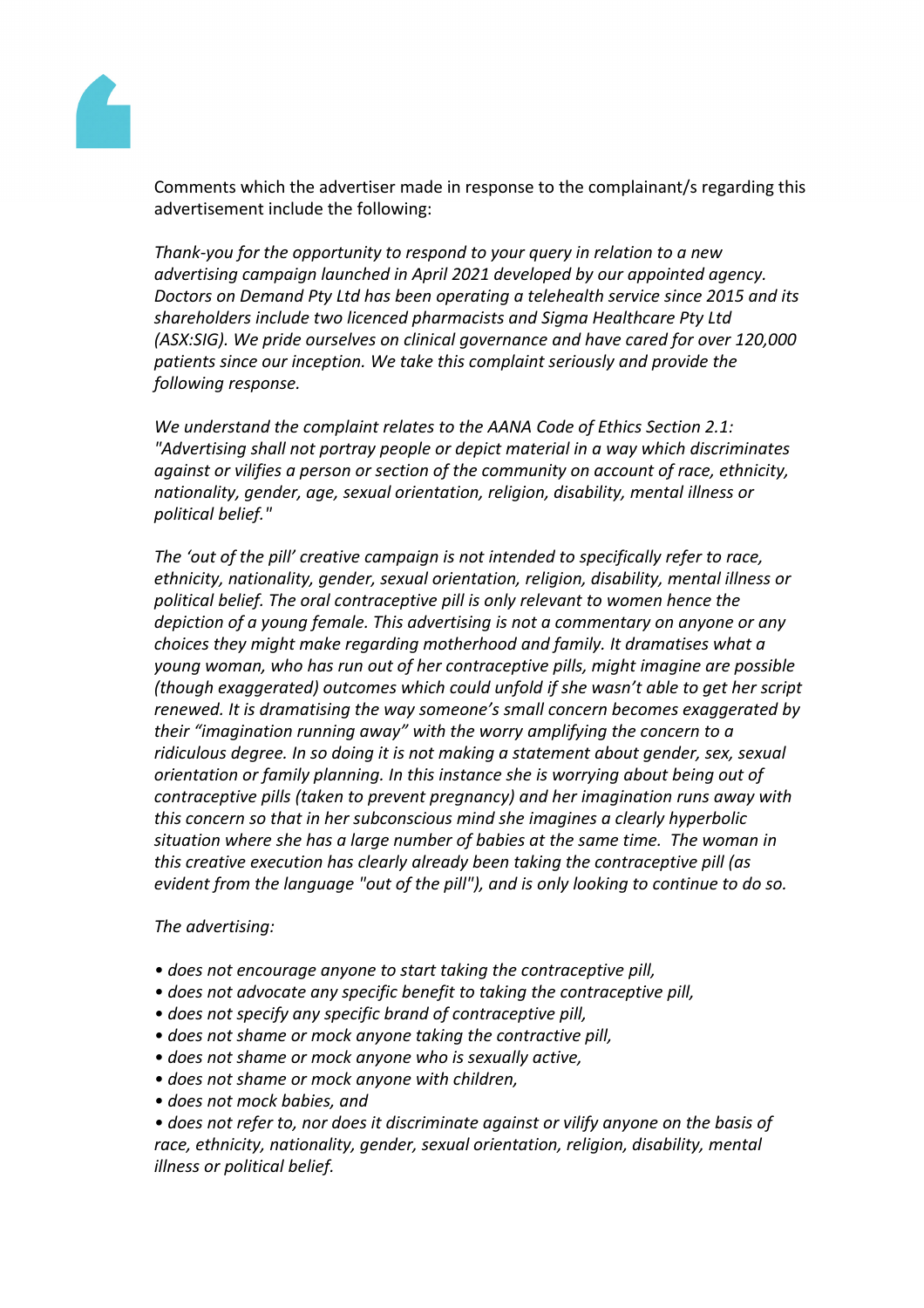

*The advertising creative messaging is designed to reach people that already have an existing prescription for medication (which they need to, or have decided to take). If this is the case, then Doctors on Demand is able to help the person arrange to have that script renewed by AHPRA registered doctors through its telehealth 24/7 service (at times or in places where renewing the script by other means might prove to be difficult).*

*We hope this provides context for both the nature of the creative used in the campaign and that humour and exaggeration was the underlying creative idea to capture attention with the intended audience. If you have any further queries, please contact us directly.*

# **THE DETERMINATION**

The Ad Standards Community Panel (Panel) considered whether the advertisement breaches Section 2 of the AANA Code of Ethics (the Code).

The Panel noted the complainant's concerns that the advertisement:

- depicts babies and motherhood negatively
- is discriminatory towards mothers with many children, motherhood in general and infants as a group
- is insensitive towards those that may be unable to have children or who have lost children.

The Panel reviewed the advertisement and noted the advertiser's response.

# **Section 2.1: Advertising or Marketing Communication shall not portray people or depict material in a way which discriminates against or vilifies a person or section of the community on account of race, ethnicity, nationality, gender, age, sexual preference, religion, disability, mental illness or political belief.**

The Panel noted the AANA Practice Note which provides guidance on the meaning of: Discrimination - unfair or less favourable treatment

Vilification - humiliates, intimidates, incites hatred, contempt or ridicule Age – based on a person's actual age (i.e. from the date they were born) and not a person's biological age (i.e. how old they may appear) Gender – refer to the attributes, roles, behaviours, activities, opportunities or restrictions that society considers appropriate for girls or boys, women or men. Gender is distinct from 'sex', which refers to biological difference.

The Panel noted the Practice Note for this section of the Code:

*"A negative depiction of a group of people in society may be found to breach Section 2.1, even if humour is used. The depiction will be regarded as a breach if a negative impression is created by the imagery and language used in the advertisement of a person or group of people on the basis of a defined attribute listed*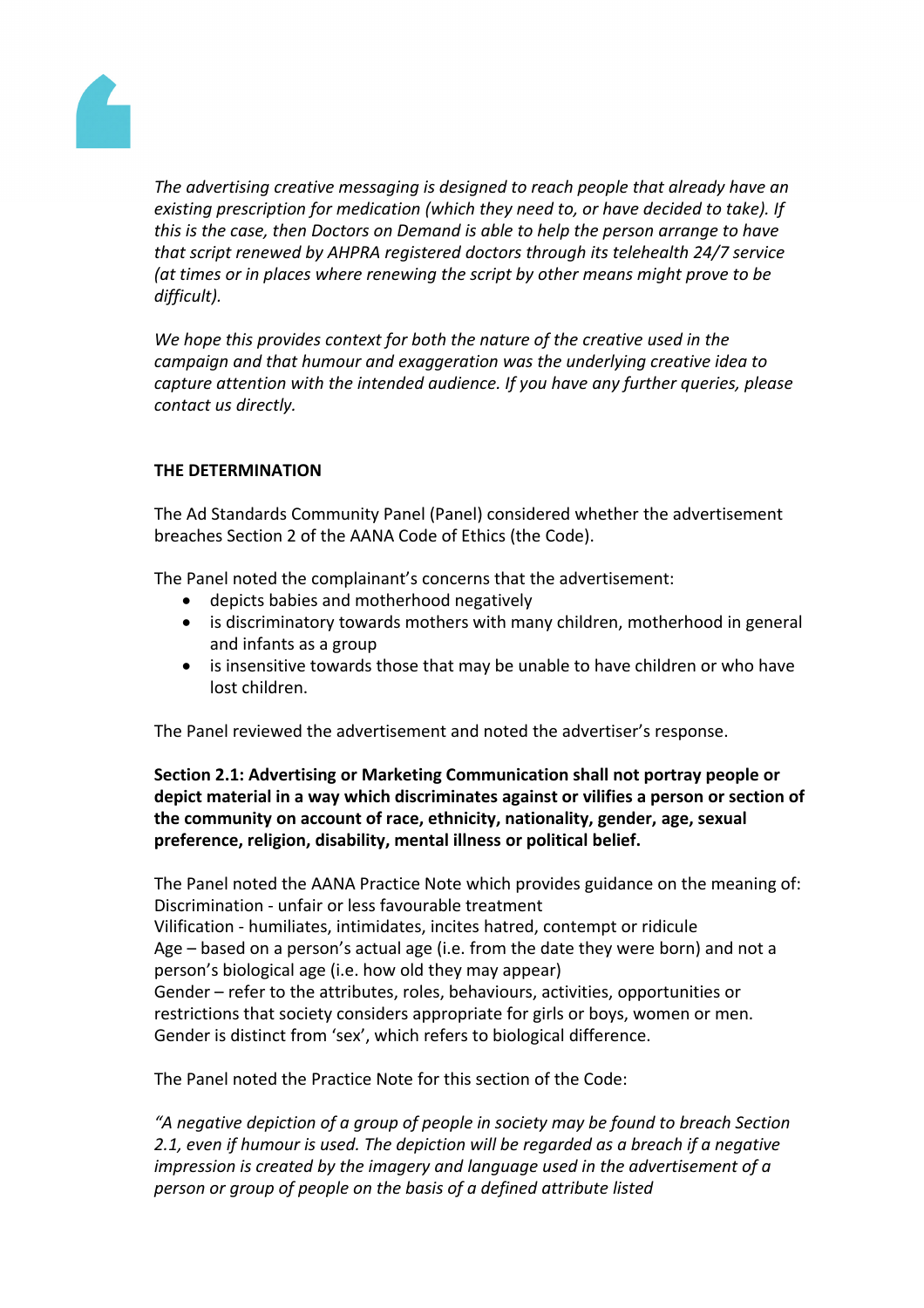

*above.Advertisements can humorously or satirically suggest stereotypical aspects of a group of people in society provided the overall impression of the advertisement does not convey a negative impression of people of that group on the basis of one or more of the attributes listed above."*

# **Does the advertisement portray material in a way which discriminates against or vilifies a person on account of age?**

The Panel noted the complainant's concerns that the advertisement depicts babies in a negative manner and is discriminatory towards infants as a group.

The Panel noted that most members of the community would be well aware that babies cry and while it may be a negative depiction, it is not itself discriminatory or vilifying to depict this realistic behaviour.

The Panel considered that showing babies crying with no other imagery indicating why they may be crying is not itself depicting them to receive unfair or less favourable treatment, nor does it humiliate or intimidate them, or incite hatred, contempt or ridicule.

# **Does the advertisement portray material in a way which discriminates against or vilifies a person on account of gender?**

## Negative depiction of motherhood

The Panel noted the complainant's concern that the advertisement is discriminatory against mothers with many children and motherhood in general.

The Panel noted that the advertisement is depicting an unrealistic scenario of a woman with 11 babies of the same age and that the advertisement is aimed at people seeking birth control.

The Panel noted that advertiser's response that the advertisement dramatises what a young woman, who has run out of her contraceptive pills, might imagine are (exaggerated) outcomes which could unfold if she wasn't able to get her prescription renewed. The Panel noted that the service being advertised is a telehealth agency which provides prescriptions through online/remote appointments.

The Panel considered that the suggestion that a person may not want to have children or that having eleven children at once may be unwelcome is not a depiction which treats mothers or women unfairly or less favourably. The Panel considered that such a suggestion does not humiliate, intimidate or incite hatred, contempt or ridicule of women.

#### Insensitivity